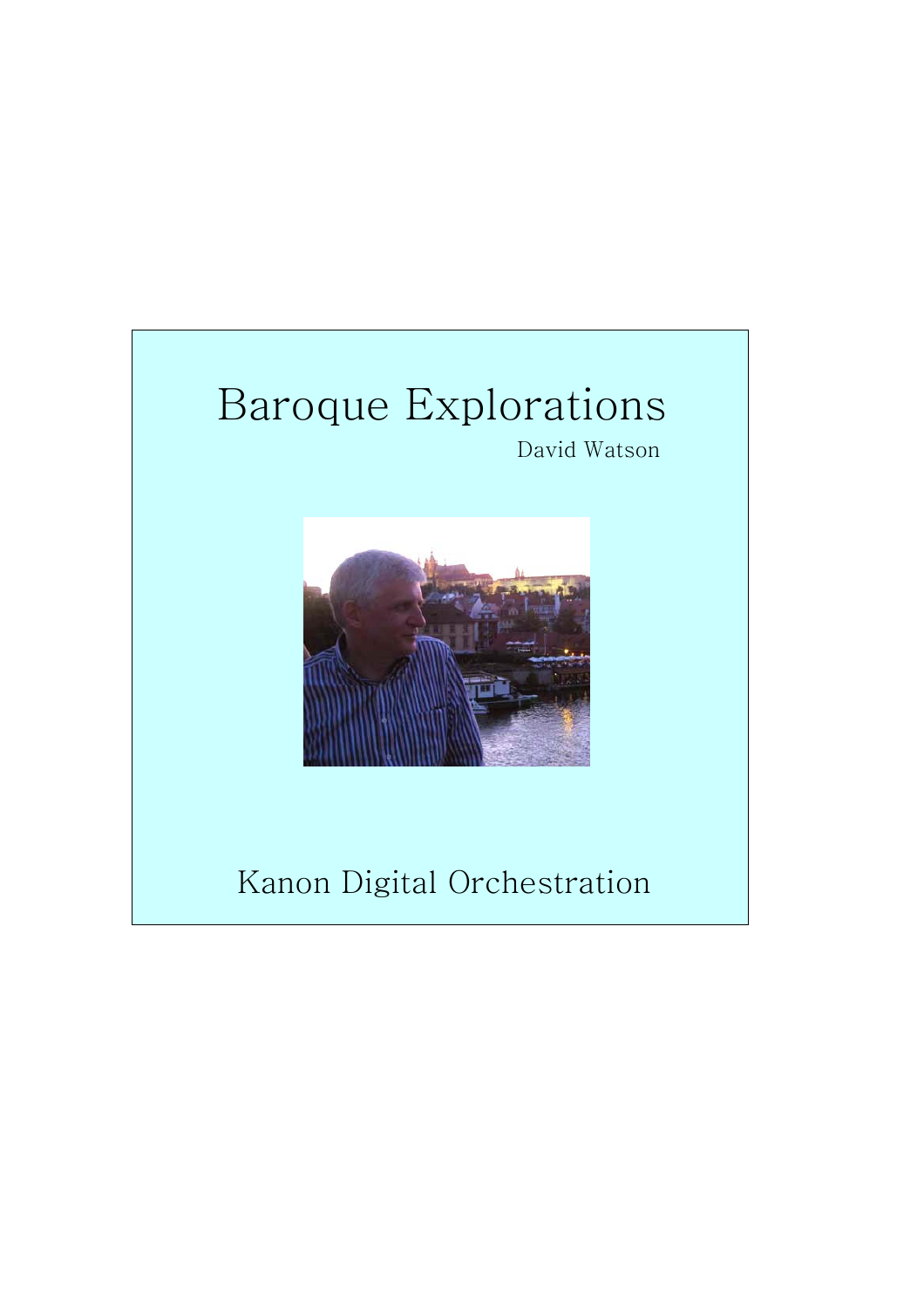### Baroque Explorations

David Watson

- 1. Händel Concerto Op.4 No.6 Bb Major 1st Movement Andante allegro
- 2. Händel Concerto Op.4 No.6 Bb Major 2nd Movement Larghetto
- 3. Händel Concerto Op.4 No.6 Bb Major 3rd Movement Allegro moderato
- 4. Caccini Tu Ch'ai Le Penne, Amore
- 5. Buxtehude Passacaglia BUXWV161
- 6. Bach Three Part Invention No.4
- 7 Bach Two Part Inventions Nos.1 & 13
- 8. Vivaldi Violin Concerto Op.9 No.4 2nd Movement Largo, RV 345
- 9. Schütz Introitus: Die Sieben Worte Jesu Christi am Kreuz
- 10. Albinoni Adagio from Violin Concerto in C Major Co2.
- 11. Corelli Christmas Concerto Allegro Op.6 No.8
- 12. Bach Fugue in G Minor (Little) BWV 578
- 13. Bach Fugue in G Minor (Great) BWV 542

#### Kanon Digital Orchestration